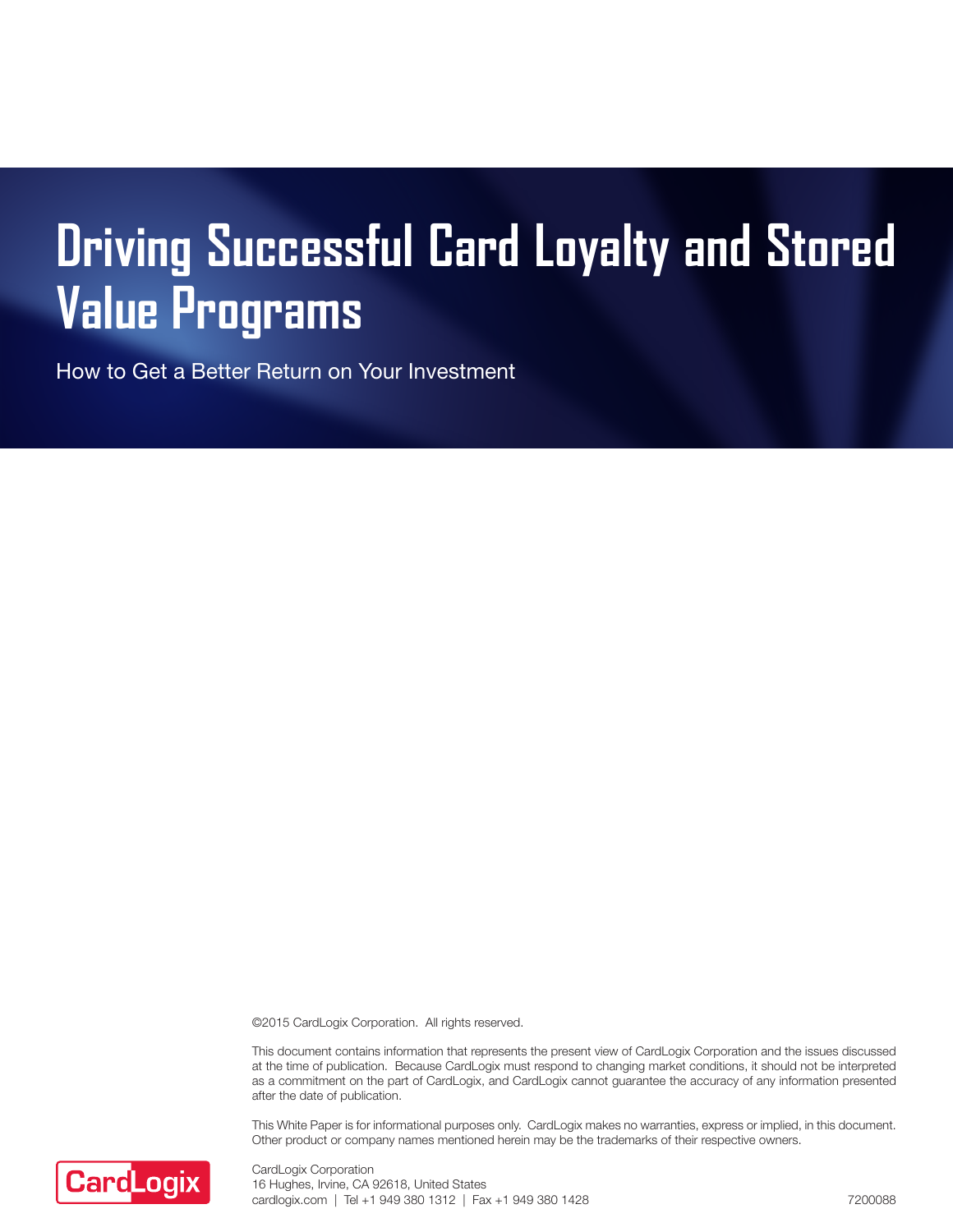# **Table of Contents**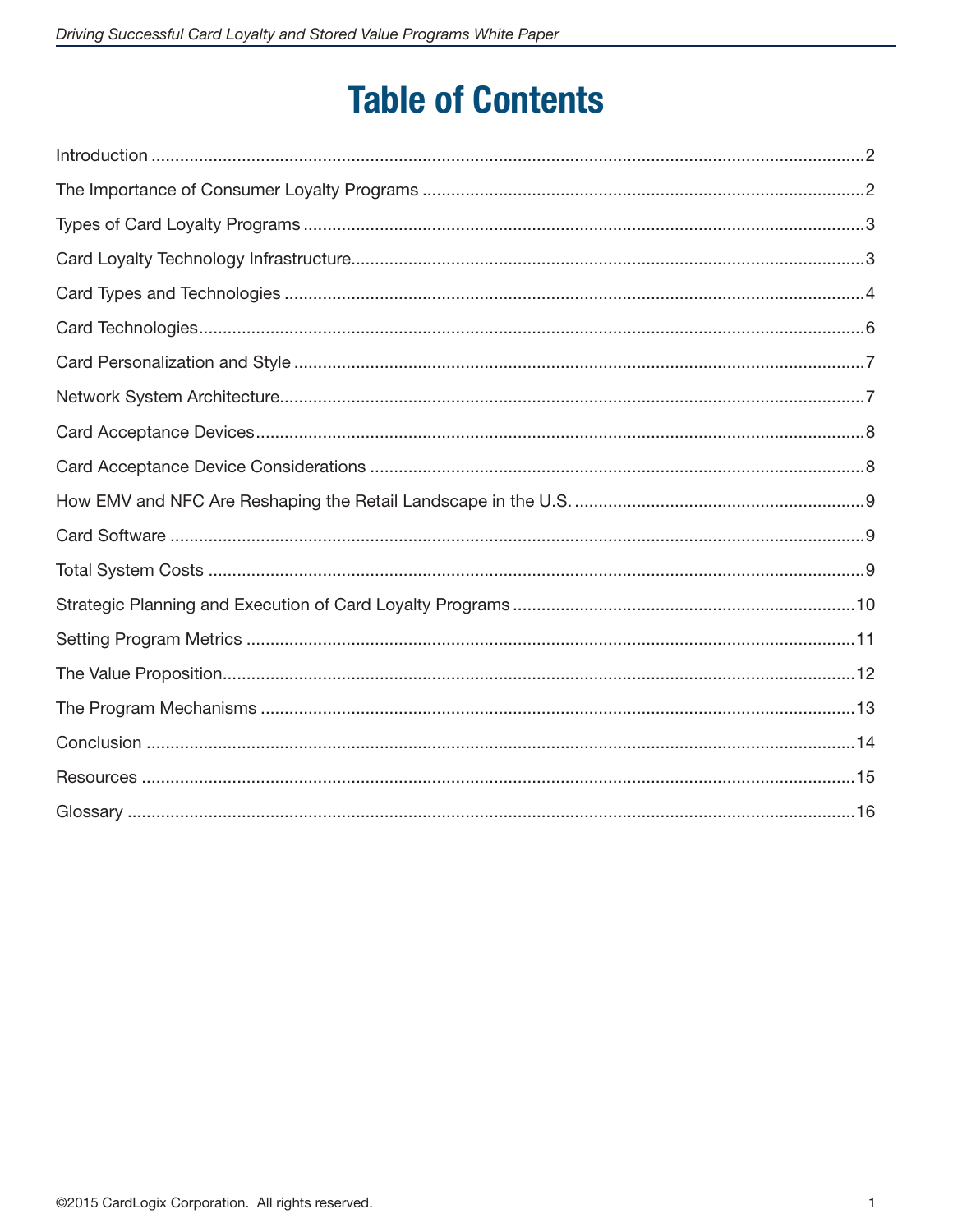### **INTRODUCTION**

Consumer loyalty marketing has tripled in size since 2000 to become both ubiquitous and expected in the marketplace. According to the 2013 COLLOQUY Loyalty Census, there are more than 2.65 billion loyalty program memberships today in the United States, alone. In the United Kingdom, 95 percent of consumers have at least one loyalty card in their wallet, and 88.2 percent of them claim to use their cards regularly. A quick look inside your own wallet will reveal the prevalence of card loyalty marketing. The rise in card loyalty marketing has been met with advances in mobile, payment, and card technologies, as well as a surplus of choices. Many loyalty programs today encompass comprehensive consumer marketing strategies that transcend spending incentive initiatives. Card loyalty programs have evolved from simple points and rewards systems to more sophisticated alternatives that combine POS with consumer analytics. Marketers wish to understand, predict and influence consumer behavior, while managing and optimizing consumer spending over time across many locations. Programs that combine payment and loyalty on one card require an extra level of complexity in planning, execution and management. These programs need to handle the integration of consumer, POS, and large sets of enterprise data, and in today's environments they also need to respect the consumer's evergrowing concern for privacy and security.

To manage this new set of requirements and complexity, loyalty and stored value programs are now utilizing cards with larger data storage capacity, multi-functionality and stronger security features. Whether you are considering a simple rewards program or more advanced and multi-faceted programs, it is important to be educated about your options, the available card technologies, and most importantly customer-focused strategic planning and execution.

The wrong card technology selection can lead to a systemic failure in the long run as your system grows and as technology evolves, causing problems in data management or transaction protection.

But then again, a mediocre marketing strategy that does not define attainable goals or address real solutions to consumer problems will not prove to be effective regardless of the technology choices.

Proper preparation for a well-constructed loyalty program can be a daunting task, but its potential rewards are significant. This CardLogix white paper provides an overview of available card technologies and media for simple to complex loyalty programs with useful tips for making informed business decisions. It then provides suggestions for designing and executing a successful program to grow your business, strengthen customer loyalty, and boost your organization's bottom line.

### **THE IMPORTANCE OF CONSUMER LOYALTY PROGRAMS**

The inclusion of a well-constructed and well-executed consumer loyalty program will be what separates a large and successful retailer from a developing one. With a suitable amount of education, planning, and thoroughness, your company will realize its many, long term benefits.

Card loyalty program benefits include:

- **Customer insight.** "Know thy customer" is the first commandment to any effective marketing strategy. Sophisticated loyalty programs do more than incentivize spending. They monitor, analyze, predict and influence consumer behavior in order to strengthen market positioning strategies and increase sales from target customers.
- **Customer retention costs less.** Seasoned marketers know that it typically costs companies 5 to 10 times more to attract new customers than it does to retain existing ones. As time goes on, organizations that concentrate on retaining existing customers spend less on overbearing advertising and marketing outreach costs.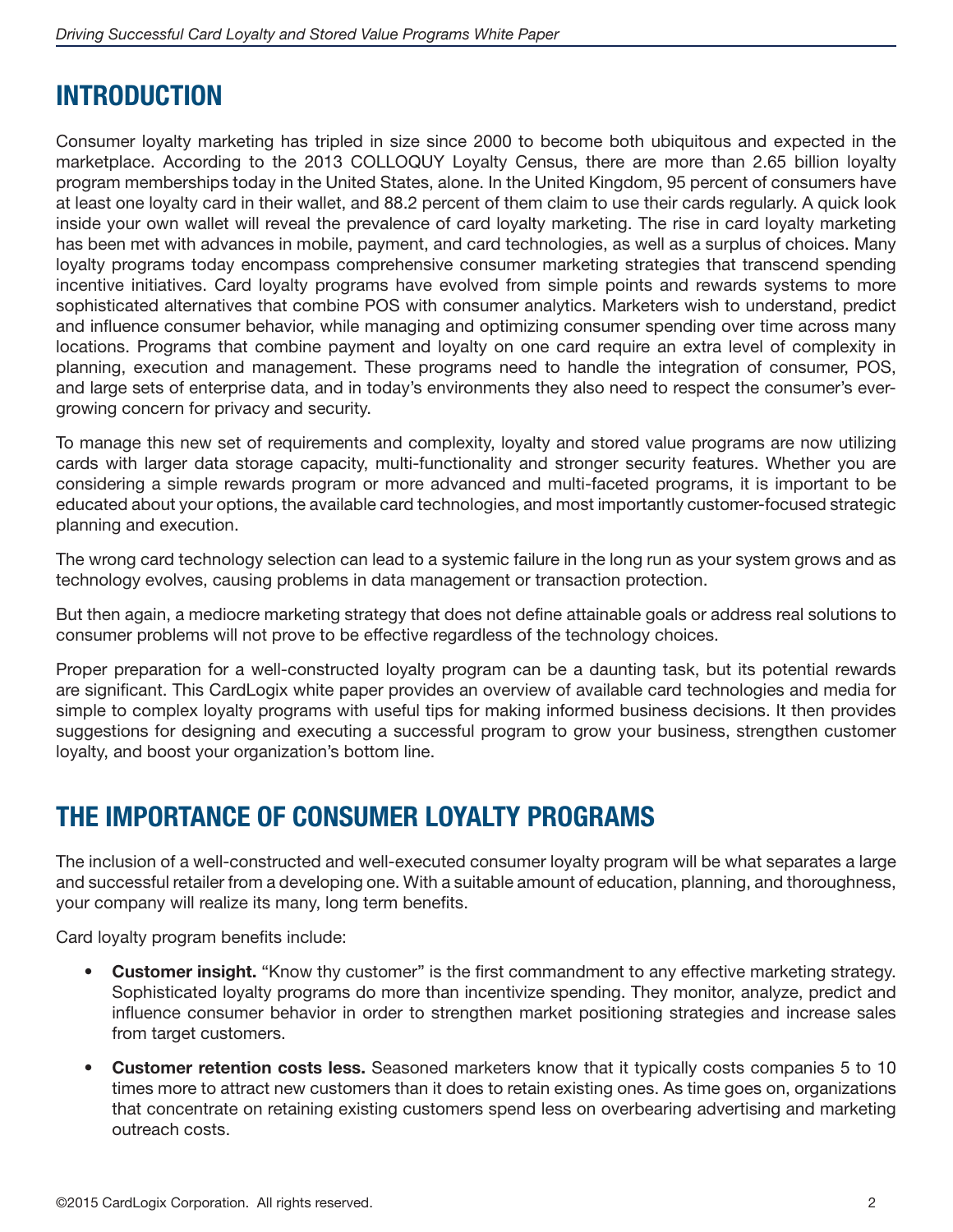- **Loyal customers spend more.** Existing, satisfied customers have developed an appreciation for your company and products, which automatically differentiates your solutions from the competition. Not only do loyal customers make more purchases, they are less price sensitive and more willing to purchase your products should your prices rise. They are also less likely to turn to a competitor's product if your competitor's prices decrease.
- **Meeting consumer expectations.** Loyalty programs do not only benefit retailers. They benefit the customers too, and they are progressively expecting loyalty programs at retail stores. Research shows that approximately 40 percent of consumers would be less likely to purchase from a store that didn't offer them.
- Your competition is doing it. The competition is using their loyalty marketing to win your customers and business. Consumer expectation is that some form of loyalty awards should be offered just to keep their interest. The absence of any program decreases your competitive parity.
- **Incentivizes spending.** Rewards, points and discounts that offer real value to your customers motivate new and existing customers to buy your products vs. the competition.
- **Brand awareness.** Most loyalty programs use company branded cards. These cards serve as a constant, physical reminder in new or existing customers' wallets about your company and products.

### **TYPES OF CARD LOYALTY PROGRAMS**

Any card that can store value and yield data can be used as stored value to accumulate points and monetary value, or as loyalty-only to accumulate points and extract information only.

Types of programs include:

- • **Membership and VIP programs.** E.g. Costco, Sam's Club and Vons club memberships offer consistent discounts on all products purchased by being a member. Membership cards are an excellent source for gathering consumer data and tracking purchasing behavior.
- • **Simple repeat programs.** E.g. Supercuts stamped paper card utilizes a simple point strategy for a rewarding transactional behavior.
- • **Discount and immediate rewards and points programs.** E.g. Frequent flyer and casino player tracking programs with single or multi-tiered compensation for rewarding a customer's behavior. Although a points system is the most common form of loyalty programs, it is not applicable to all business types. This type of loyalty program is most appropriate for businesses that encourage frequent, short-term purchases.
- **Stored Value / Prepaid / Gift programs.** E-gifting is a trend that continues to grow. During the last week before Christmas 2013, Starbucks sold 2 million cards per day. In the year of 2013, sales of gift cards surpassed \$118 billion, an eight percent increase over 2012, according to CEB (NYSE: CEB).
- **Multi-applications programs:** These programs combine a few elements of each of the above to reach their goals. A good example is a gift card that morphs into a rewards card once the value has been spent. This type of card can incentivize the card holder to share additional demographic data for future promos and repeat visits.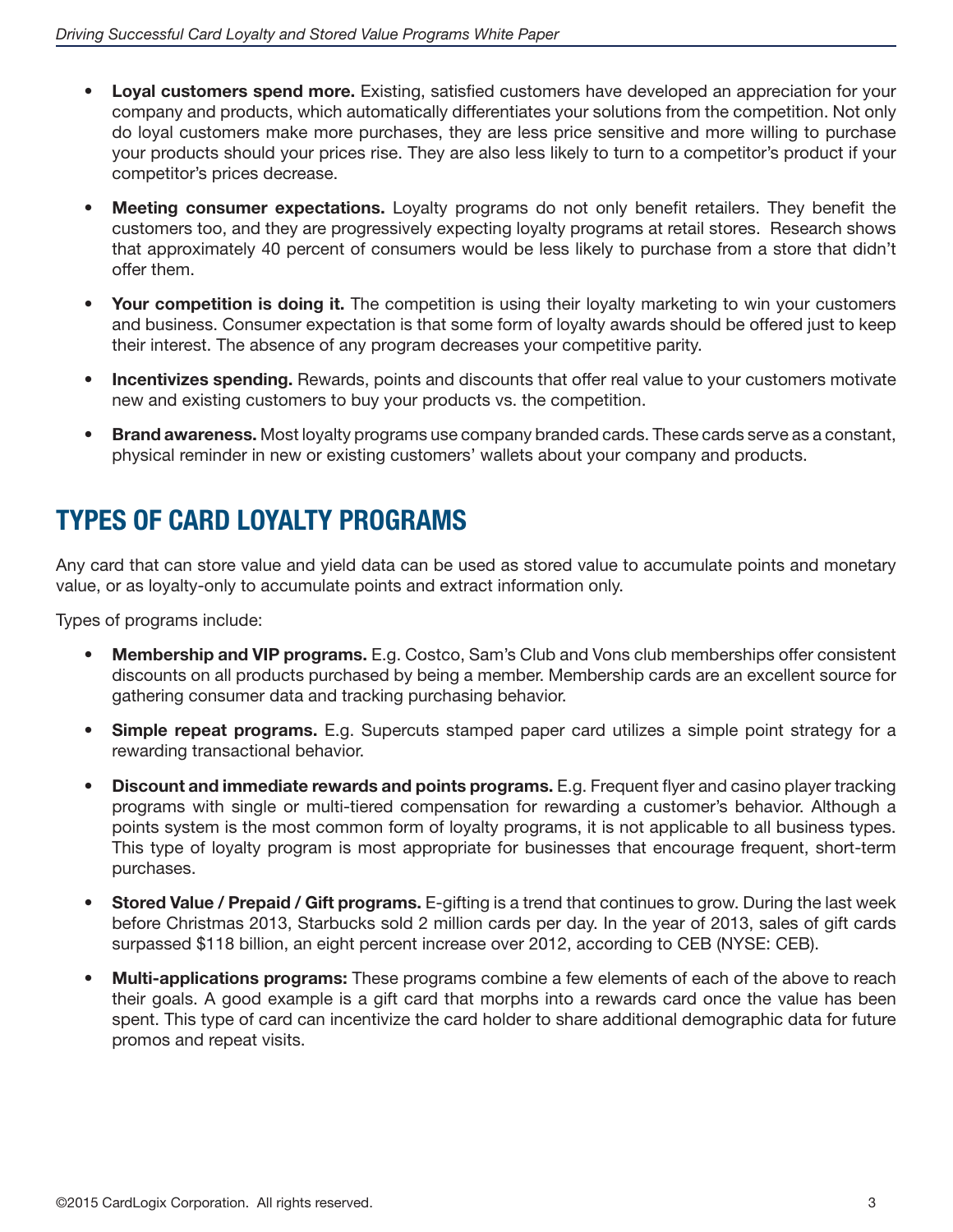# **CARD LOYALTY TECHNOLOGY INFRASTRUCTURE**

It is important to understand the basics of a card loyalty program's technology infrastructure in order to make better strategic decisions. The integration of a card loyalty component into an existing computing infrastructure involves how card data moves from the point of use, interacts with larger system data and how securely it must be maintained. Your systems needs to have adequate processing power, bandwidth, data storage and network compatibility. Knowing your overall system is key in your evaluation.

Components of all card loyalty systems include:

- **Cards.** There are many types of cards that differ with respect to the type of embedded machine-readable technologies, card substrates, and card style. Card selection depends on several factors, including budget, level of security requirements, number of program features and complexity, network system architecture, card reader, and available software.
- • **Network system architecture.** The locations where your data lives, where it moves, and how it moves define your network system architecture.
- • **Card acceptance devices.** Also known as CADs, card readers, or terminals. These devices read information from your card and communicate with other PCs and host computers.
- Card software. Card software includes POS payment applications, card holder management systems, and accounting software among others.

# **CARD TYPES AND TECHNOLOGIES**

The loyalty card is the main contact between your customer and your business. Choosing the appropriate technology and style is integral to the overall success of your program. There are many types of card technologies, and the right technology must be able to handle your program's requirements and meet your security needs.

Card Technologies include:

- **Paper, non-machine readable cards.** Thin paper cards that are punched or stamped every time a purchase is made are still being used today in very simple rewards programs.
- Barcode. This is the simplest kind of machine-readable technology with limited data storage. Today, 2D barcodes, QR Codes most commonly, are being used for simple loyalty and marketing programs where consumers are quickly led to a brand's website and to 'check in' at stores to receive loyalty points.
- • **Magnetic stripe.** Encoded with read-only data, these cards are very ubiquitous and cost effective for single location businesses.
- **Smart Card Contact, Memory.** Memory smart cards are chip-based cards used for storing small data sets with limited to no on-card password or file management capabilities. A memory card is more secure than a magnetic stripe card, but significantly less secure than a microprocessor smart card. All contact smart cards require a card reader or terminal to read from and/or write to the card and contain a visible computer chip on the face of the cards.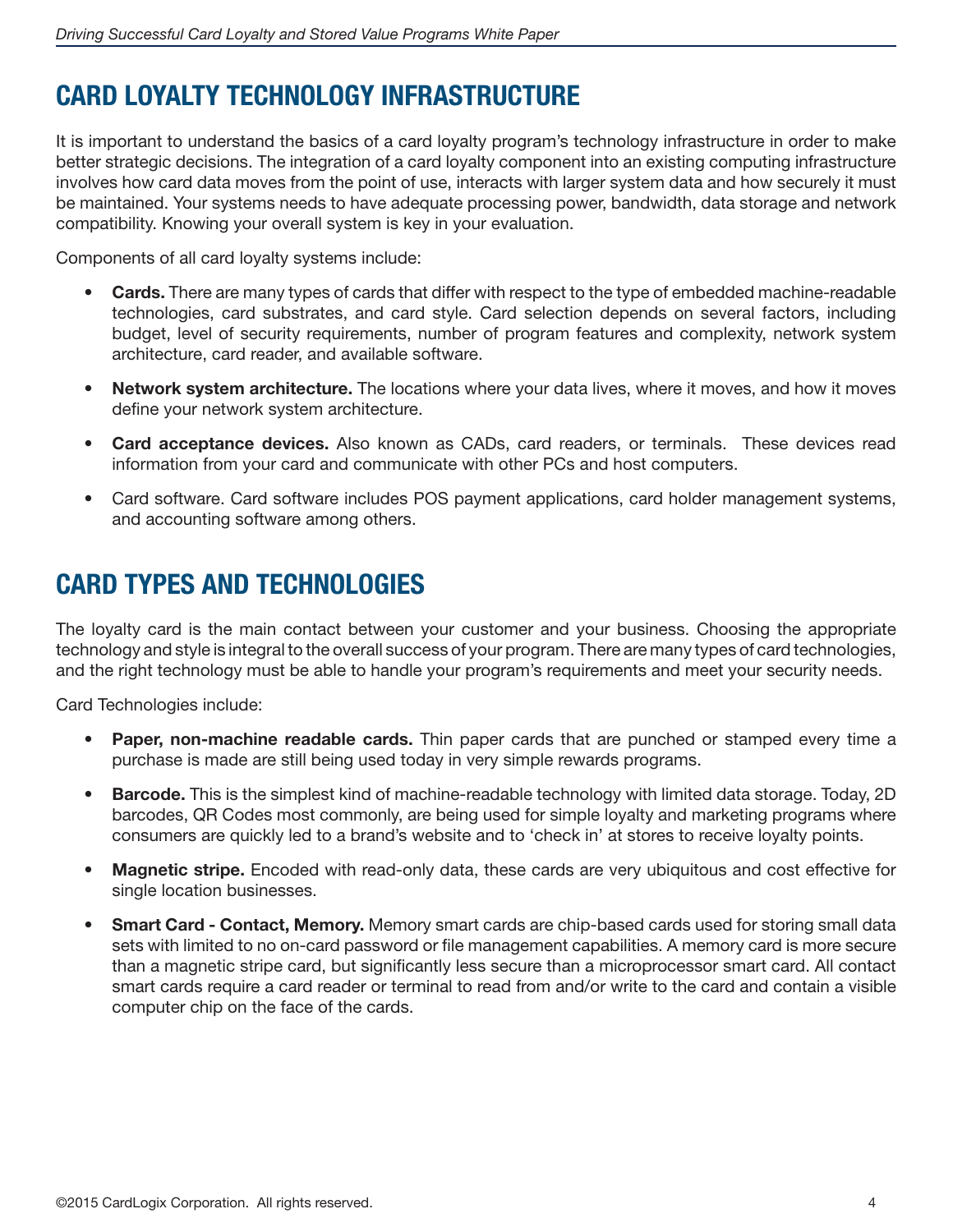- **Smart Card Contact, Microprocessor (CPU).** Microprocessor smart cards contain a central processing unit (CPU) and card operating system to manage keys and to protect data stored in organized card file structures with advanced encryption and authentication functions. Important advantages of microprocessor smart cards include reliable protection of user data and assets, strong authentication of personnel, terminals and PCs, and the ability to run multiple applications on one card in a distributed or hybrid system architecture. One card can manage payment and stored value, loyalty points, and player or consumer tracking. It can also be used as a key card at hotels and hotel casinos. The cards enable off-line authentication and on-line identification, and they do not need to dial out on a network to securely complete a transaction.
- • **Smart Card Contactless (RFID/NFC).** Contactless smart cards differ with regard to their communication interface, using RFID and NFC communication protocols, and they do not require insertion into a reader. Instead, they are presented close to the reader to read and/or write data. Contactless smart cards can contain either a memory or microprocessor (CPU) chip. The chip is not visible on the card, because it is embedded within the card's layers.
- **USB Cards.** Similar to a thumb drive, the USB flash drive is embedded into the card. These cards are commonly used for membership card programs, gift cards and given away at tradeshows.
- **Virtual Cards:** Virtual cards refer to loyalty applications on mobile devices. QR codes and NFC tags are technologies commonly used in these applications. Virtual cards are increasingly being used where convenience and high-speed transactions are priorities. One drawback to virtual cards is the loss of a branded card in a customer's wallet, which serves as a constant, physical reminder of your company's brand.

The type of card technology you choose will depend on many factors, some of which include:

- **Strength of network connectivity.** The strength of your network connectivity, that with which all data within your loyalty program is stored and shared, will help you determine your card selection. Typically, organizations with weak networks benefit more from chip-based smart cards that can hold and transact a significant amount of data without having to remain connected to a network at all times. This is especially true with cards that contain stored value and require multiple POS locations. These systems rely on distributed or hybrid system architectures.
- • **Multiple merchants vs. single merchant involvement.** Generally, the more stores a company has, the more sophisticated its system will be. Retailers with disparate locations connect their stores by means of cloud servers or distributed systems that use smart cards with large storage capacities. In general, smart cards offer stronger security than client-server based networks in the cloud.
- • **Level of privacy concerns for data sharing among disparate merchants.** More and more, consumers are becoming suspicious of and sensitive to matters of privacy. If ensuring the privacy of consumer data is a feature you wish to advertise in your loyalty program, then the best card choice will often be a CPU smart card with encryption and password protection capabilities.
- **Expected life of the card.** Your choice of card material (substrate) and card technology will affect the life of your card. Some substrates are more durable and longer lasting than others. This is also true for machine-readable card technologies. It has been shown that, on average, contactless chip-based cards last the most amount of time, while magnetic stripe cards last the least amount of time.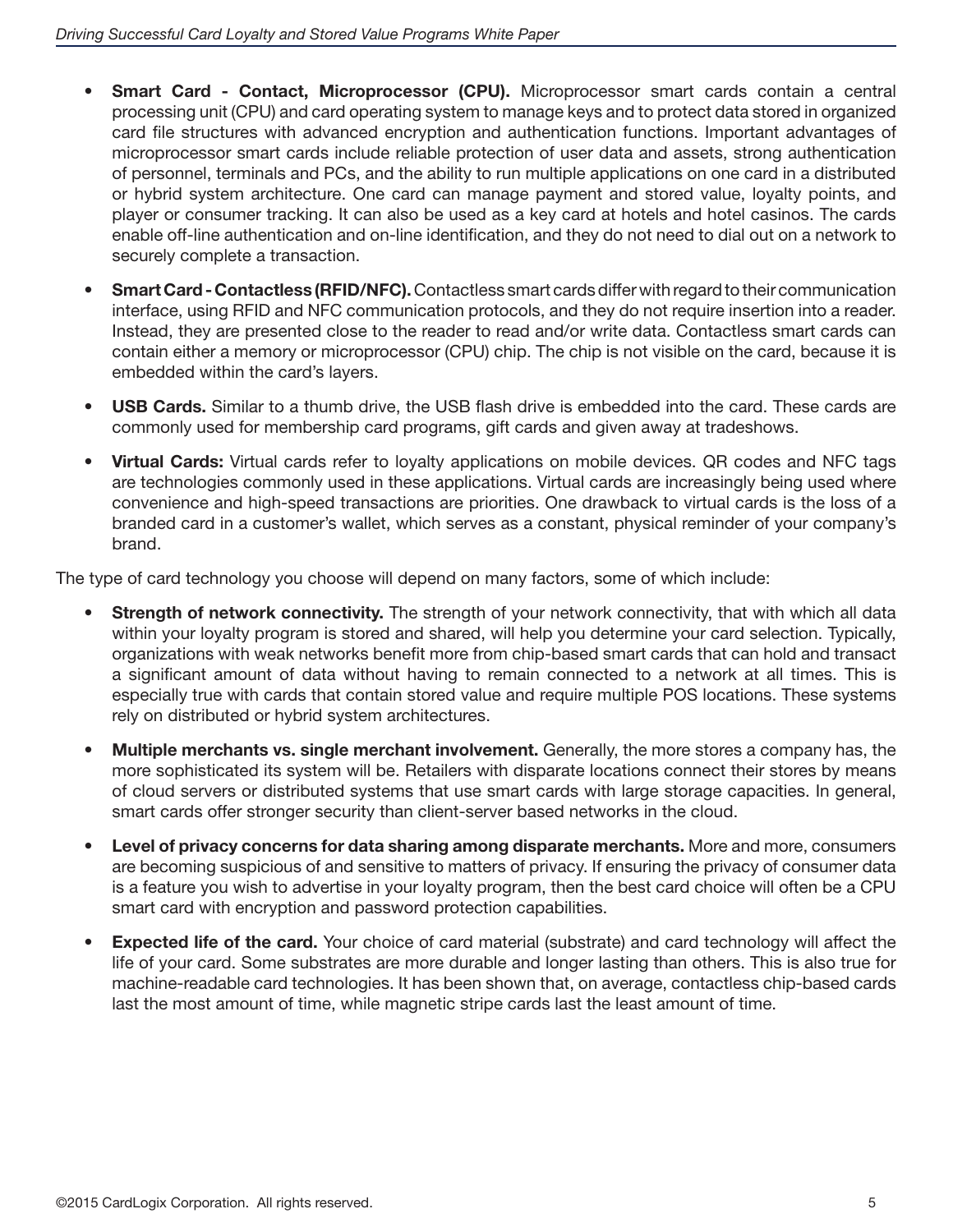### **CARD TECHNOLOGIES**

| <b>Card</b><br><b>Technology</b>                                  | <b>Digital Data</b><br>Storage <sup>3</sup> | <b>Drawbacks</b>                                                              | <b>Advantages</b>                                                                                         | <b>Average</b><br><b>Cost of</b><br><b>Finished</b><br>Cards <sup>1</sup> | <b>Relative</b><br><b>Security</b>                                       |
|-------------------------------------------------------------------|---------------------------------------------|-------------------------------------------------------------------------------|-----------------------------------------------------------------------------------------------------------|---------------------------------------------------------------------------|--------------------------------------------------------------------------|
| <b>Paper Card</b><br>(NMR)                                        | <b>None</b>                                 | Simple rewards<br>only. Flimsy and<br>often thrown<br>away or lost.           | Cost                                                                                                      | \$0.02                                                                    | <b>No Security</b>                                                       |
| <b>Barcode</b>                                                    | 13 bytes average                            | Read-only,<br>Durability,<br>cloneable                                        | Cost                                                                                                      | \$0.36                                                                    | <b>No Security</b>                                                       |
| <b>Magnetic Stripe</b>                                            | 250 bytes, 2<br>tracks                      | Read-only, 7%<br>Infant Mortality,<br>Reader Life,<br>Cloneable               | Cost                                                                                                      | \$0.38                                                                    | <b>No Security</b>                                                       |
| <b>Smart Contact-</b><br><b>Memory</b>                            | Up to 250 bytes                             | Data storage is<br>limited                                                    | <b>Read-Write</b><br>Capability,<br><b>Durability</b>                                                     | \$0.80                                                                    | <b>Medium Security</b>                                                   |
| <b>Smart Contact-</b><br><b>CPU</b>                               | Up to 144,000<br>bytes                      | <b>Upfront Card</b><br>Development<br>Cost                                    | <b>Read-Write</b><br>& Computing<br>Capability,<br>Durability,<br>Security, Storage.<br><b>Strong TCO</b> | \$1.25                                                                    | <b>High Security</b>                                                     |
| <b>R.F.I.D. -</b><br>Proximity                                    | 4.5 bytes                                   | Read-only, High<br>Cost of cards,<br>readers and<br>terminals, clone-<br>able | Durability, High<br><b>Transactional</b><br>Speed                                                         | \$2.60                                                                    | <b>No Security</b>                                                       |
| <b>NFC/RFID</b><br><b>ISO 14443</b><br>Segmented<br><b>Memory</b> | 4,000 bytes                                 | Poor security and<br>high cost of card<br>per byte                            | Existing<br>installed-base of<br>applications                                                             | \$1.10                                                                    | Low security                                                             |
| <b>NFC/RFID</b><br>ISO 14443<br>Microprocessor                    | Up to144,000<br>bytes                       | Configuration<br>complexity <sup>2</sup>                                      | High security,<br>mult-functionality<br>and mobile uses                                                   | \$2.25                                                                    | <b>High Security</b>                                                     |
| <b>Virtual Card</b>                                               | N/A                                         | No physical<br>reminder of<br>brand in wallet                                 | Integrates with<br>smart phones<br>already in use by<br>customers                                         | N/A                                                                       | Dependent on<br><b>Smart Phone</b><br>and PC Security<br><b>Features</b> |

1 These prices are for median memory sizes within a series, full color printed and encoded cards at 50,000 units.

<sup>2</sup> Does not apply to contactless cards using pre-configured idblox<sup>™</sup> templates.

3 Digital data storage refers to available user memory. The amount of available user memory a card contains will dictate the amount of information it can manage. For example, an RFID Proximity card can only hold a unique identifier number. A smart card, however, can hold on-card passwords and encryption mechanisms to protect your files. A smart card can also handle on-card stored value for distributed payment systems. Generally, the more user memory a card contains, the more functionality and security the card will offer.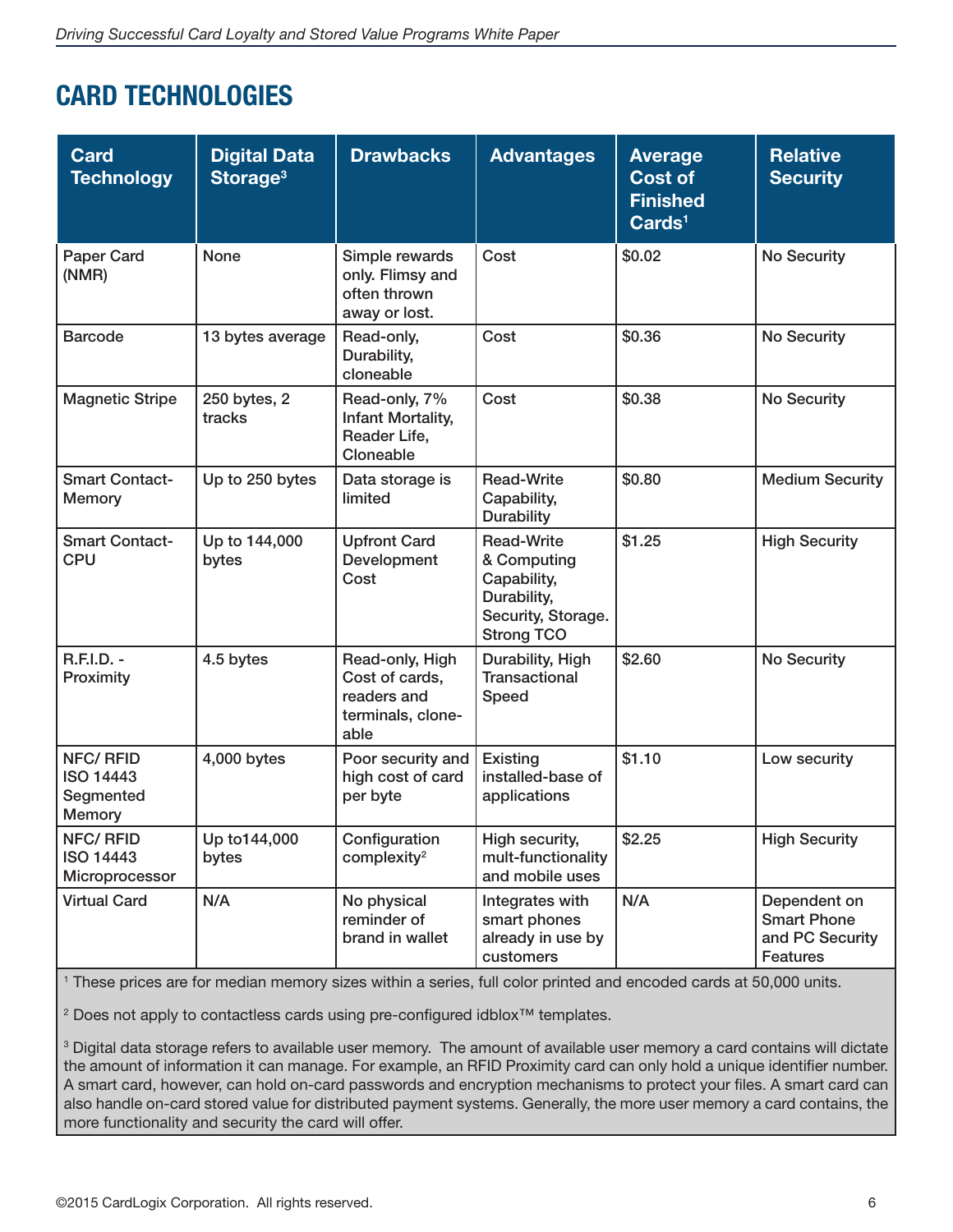### **CARD PERSONALIZATION AND STYLE**

In addition to the card's technology, its look, feel, and quality can radically affect a customer's perception of your value proposition. This billboard in your customer's wallet is the primary reminder of your brand. It can be enhanced with foils, holograms, signature panels and variable printing.

Card Printing is the lowest-tech aspect of the program, but it is essential because much of your value proposition is carried on this space. All cards need basic printing to identify what they are. This is done with conventional printing techniques like those used for collateral. When viewed as a marketing tool, the card can be more impactful and lasting than most other forms of branding for your business. Cards that contain colorful designs and captivating features are more likely to attract and maintain card holders' attention. All printing requests need design, layout and proofing prior to card production.

Card accessory options, including sleeves, card books, peel off instant rewards, mail outs, and lanyards are other considerations to make when deciding on a card program.

### **NETWORK SYSTEM ARCHITECTURE**

The network system architecture is the framework for the loyalty program and card. Card technologies vary in the amount and level of data processing they can handle, but ultimately all types integrate into a larger system where other, related processes take place, such as accounting, POS, etc.

The three types of system architecture are:

- • **Client-Server:** In this architecture, a transaction causes the client (a terminal or PC-based POS) to query value or reward information from the host computer. Because the card merely 'points' to the centrally located data, there is no transaction done on the card and no value is stored there. With each card use, a query must occur to determine and update point status. If your program involves a single point of purchase and you keep your data locally, this is the most cost-effective system. Typical card types are bar-code or magnetic-stripe. If your system has to dial out on a line for a query, this architecture represents the longest transaction time, thus being inappropriate for certain venues. However, the immergence of cloud-based exchange servers have made client-server environments more cost-effective.
- **Distributed:** The terminal and card transact value at the point of transaction, with no reference back to a central host. Data and value are processed real-time at the time of the transaction. Smart contact and contactless cards are the norm in this type of system. Typical applications are stored value telephone or transit systems.
- **Hybrid:** The terminal and card transact value at the point of transaction. Data is collected from the card transaction on the terminal or PC and is batch uploaded regularly to a host computer to reconcile card and central database information and re-synchronize the data. Typical applications are multi-location retailers, casinos and restaurants. Typical card types are contact or contactless smart cards. A secure hybrid system can give a card issuer complete interoperability among POS suppliers and can enable a highly secure and non-repudiable card-present web transactions.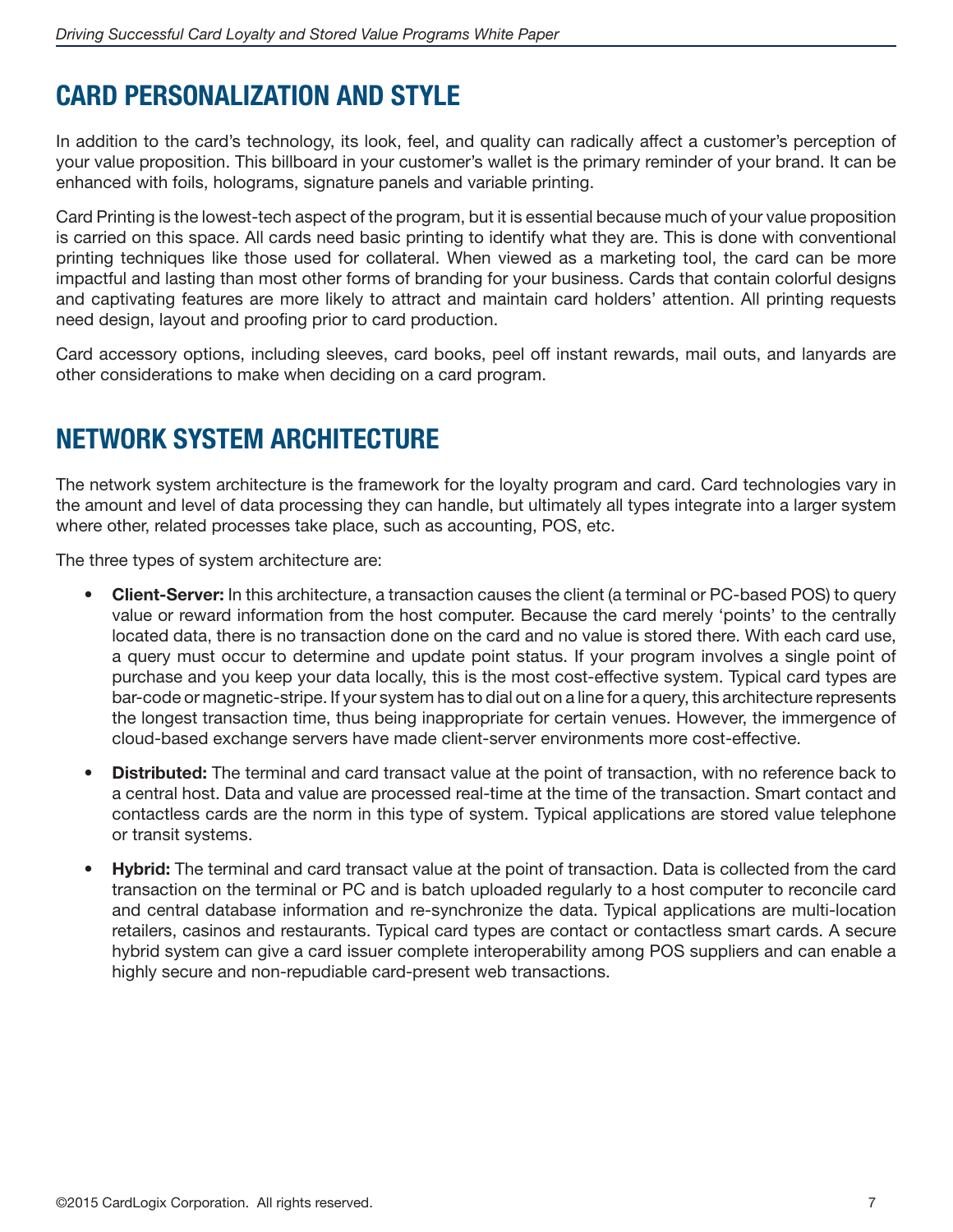### **CARD ACCEPTANCE DEVICES**

Card Acceptance Devices are the links between the card user and the computing system that executes the loyalty software.

For the sake of clearly defining all of the different hardware devices with which cards can be used, the card industry has adopted the following definitions: The term "Reader" is used to describe a unit that interfaces with a PC or other terminals for the majority of its processing requirements. In contrast, a **"Terminal"** is a selfcontained processing device.

Typically, terminals and readers can read magnetic-stripe cards and many can read and write to smart cards. Readers come in many form factors and in a wide variety of capabilities. Physically, they can be as small as a matchbook and configured as part of an attended POS station or in a non-attended kiosk. The easiest way to describe a reader is by the method of its interface to a PC. Smart card readers are available that interface to RS232 serial ports, USB ports, PCMCIA slots, floppy disk slots, parallel ports, infrared IRDA ports, keyboards and keyboard wedge readers. Another difference in reader types is their amount of on-board intelligence and capabilities. Large price and performance differences exist between an industrial strength intelligent reader/writer that supports a wide variety of card protocols and a home style card reader that only works with microprocessor cards and performs all processing of the data in the PC. The options in terminals are just as varied. Most units have their own operating systems and development tools. They typically support other functions such as magnetic-stripe reading, modem functions and transaction printing.

**Balance Checkers:** These are small key-chain style readers that can read a contact smart card value or points. Some of these devices can also read back the last 10 transactions from a file stored on the card.

### **CARD ACCEPTANCE DEVICE CONSIDERATIONS**

- • **Versatility:** How many different types of cards can the device handle? i.e. smart, magnetic, R.F.I.D. (contactless) and bar-code. Keep in mind each card technology uses its own communication protocol to interface with the rest of the system.
- **Storage:** How much capacity do you need to store data between batch host sessions?
- **Physical:** What footprint space do you have to work with? Will display data and keypad be used only by the merchant or also the customer? Is it readable in low or bright light?
- **Security:** Secure Access Modules (SAMs) are often provided in the back of the device. These securely store and isolate programs that work together in the device. Depending on what programs you incorporate, you may need SAMs.
- **Function Extensions:** Purchase now or plan for function upgrades for additional card types. Unplanned upgrades can be costly.
- **Network Compatibility:** When used additionally as a credit/debit acceptance device, the terminal system must be compatible with different approval networks i.e. Visa, MasterCard Amex & Discover.
- **Mobility:** Many methods of payment leverage the convenience and speed of smart mobile devices. Mobile payment solutions include mobile card readers that support magnetic stripe and chip card technology, NFC and 2D barcode mobile device readers, tablet POS solutions, and others. Mobility offers shorter lines and faster, more convenient transactions. Smart phone applications are now reading QR codes, RFID tags, and exchanging information via NFC technology with contactless smart cards.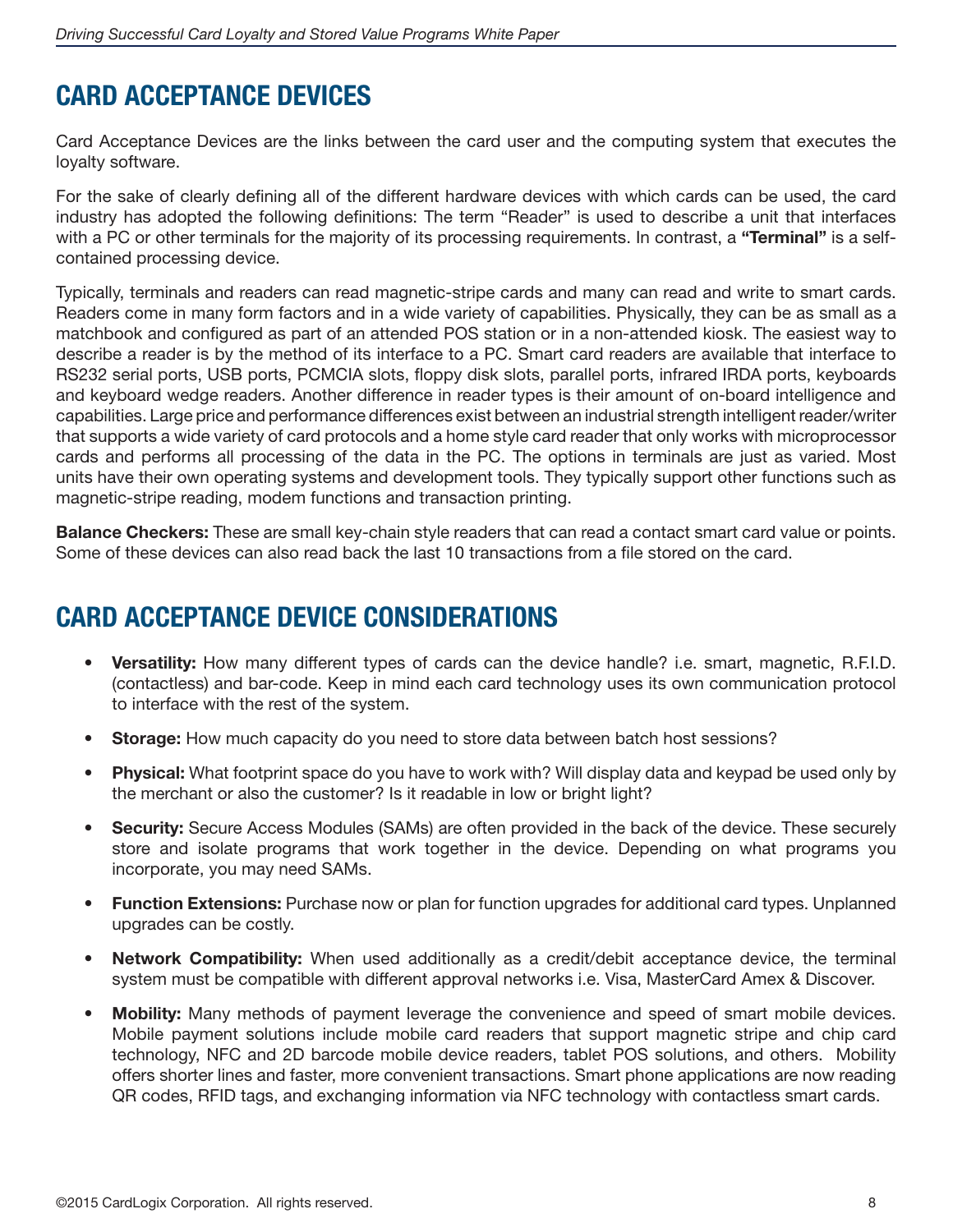• **Convenience:** Convenience and fast transactions are most important in shops that cater to "get in and get out" shopping needs with smaller dollar amounts, such as fast food restaurants, convenience stores and gas stations. Shoppers want the fastest way to pay, and they will not bother with a loyalty or membership card if it means having to wait longer than they had previously. In these cases, contactless (RFID) readers or QR code scanners fit best.

### **HOW EMV AND NFC ARE RESHAPING THE RETAIL LANDSCAPE IN THE U.S.**

Two major changes are reshaping the retail landscape in the United States: the demand for mobile payment methods and EMV (Europay, MasterCard and Visa). Payment methods via smart mobile devices are emerging for both card-present and card-not-present transactions. NFC (Near Field Communication) has now been fully adopted by Android and Apple platforms for payment schemes. The method of payment is called "tokenization". This capability in your cell phone will reshape many loyalty and stored value programs and will force a rethinking of traditional magnetic stripe style projects. Other solutions include detachable card readers (also known as dongles) for smart mobile devices and integrated POS tablets that combine payment technologies with consumer loyalty programs, among others.

By 2016, magnetic stripe cards will no longer be the default payment card type in the U.S. as EMV, a smart card-based payment system becomes the standard. Many merchants are already preparing for its migration by installing card readers that handle both magnetic stripe and chip cards, and merchants will need to take EMV standards into account as they decide whether to go forward with a card-present or card-not-present payment strategy.

### **CARD SOFTWARE**

Related card software governs how the card and acceptance device work in the larger system and other subsystems within your business.

Application software is the engine that runs your program. This software will be a mix of Point of Sale (POS) / Point of Purchase (POP) related applications and back-end reporting and settlement software. There are many choices, often tied to hardware infrastructure that you have or are putting in place (Terminals, PCs). The choice to make, or buy/license, or do both is a difficult decision for most organizations. But if you have already done your research and you have mapped out the infrastructure, your task is much easier.

### **TOTAL SYSTEM COSTS**

Plastic cards have been around for so long and are so ubiquitous that cost analysis of a card-based loyalty program often starts and ends with examination of card cost only. Evaluating card technologies for a system requires viewing the loyalty component strategically as a permanent, long-term investment. Total system cost ultimately governs ROI and should be calculated with the following points in mind:

**Transaction Costs.** In a client-server system, the connection between card and database depends on either a dedicated data line or dial-up access per transaction. Costs include line access and per-use charges. When loyalty transactions are performed in a distributed or hybrid system, transaction processing is not required for each use of the card. This is especially valuable for any business that does not currently maintain a dedicated data line. It is also a factor for a high volume of transactions on an existing line.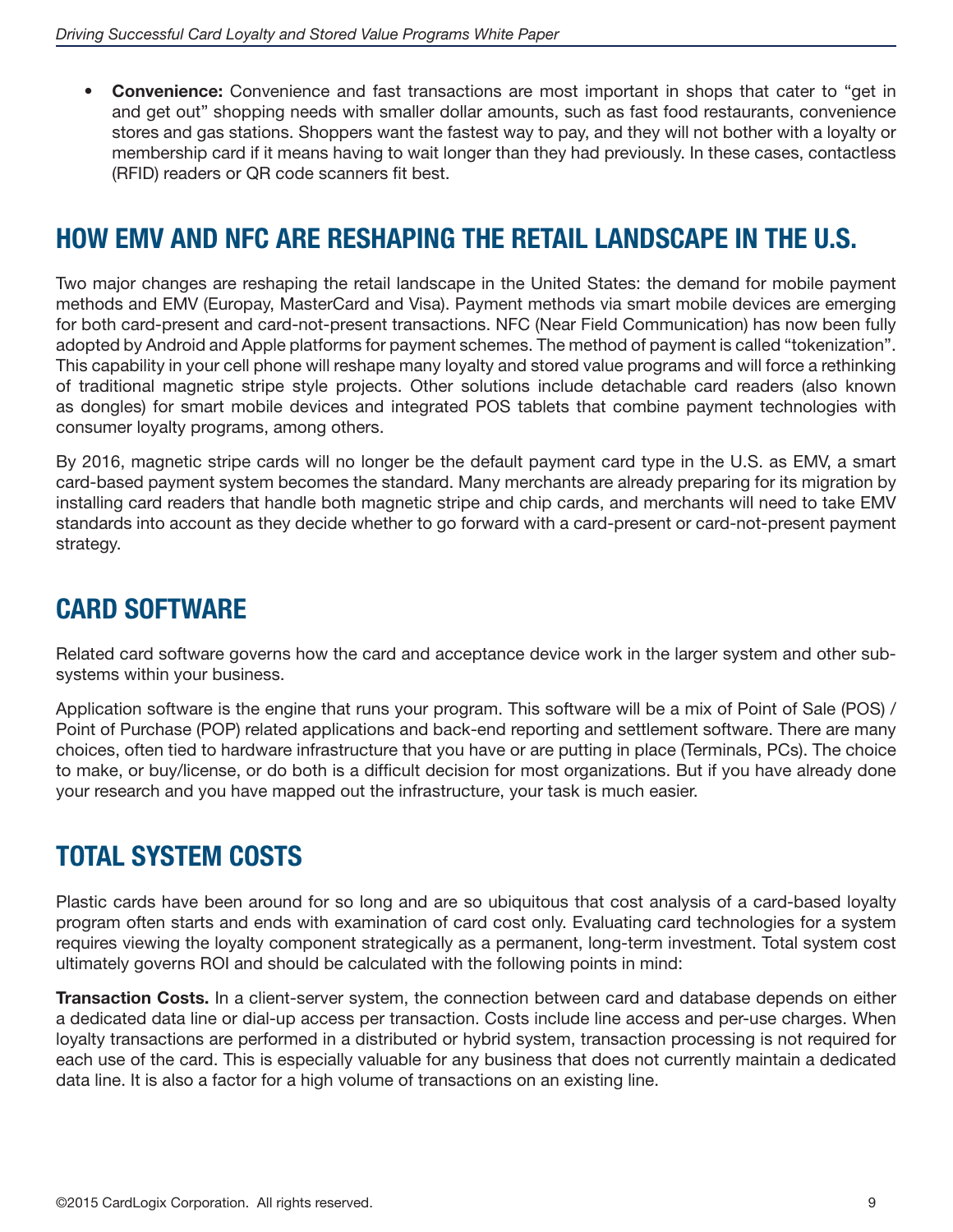**POS Interoperability/Independence.** In any business that is or plans to grow into a multi-site operation, POS coordination with a loyalty program can be problematic. POS systems consist of terminals and software that must work with the loyalty card, software, reader or terminal. For some companies, it makes sense to pay per-use and license fees to a single turnkey vendor to integrate between systems and locations. For others, in-house or out-sourced software development makes more sense. The degree to which your company can control the integration road map will dictate cost control and system flexibility. Software is now commercially available for loyalty programs that integrates with POS independence and is licensed via the customer to secure POS vendors.

**Web Commerce Fraud.** Smart cards excel at securely verifying a cardholder's identity for Internet transactions. This guarantees 'card- present' transactions, eliminating fraud and resulting charge-backs. Additionally, lost or stolen cards cannot be accessed, since the smart card's data is encrypted.

**Field Upgradability.** Smart cards are reprogrammable not only for program updates, but also for additional applications, such as stored value, ID, etc.

**Third Party Fees.** Although turnkey solutions are quicker and easier initially, over time, per-use and license fees accumulate and can represent a significant hit to the bottom line.

**Media Costs.** The cost of media includes the cards and the accompanying collateral.

**Ongoing Communication and Promotional Costs.** Labor costs, marketing analysis tools, and advertising, should be calculated in your total loyalty program cost.

### **STRATEGIC PLANNING AND EXECUTION OF CARD LOYALTY PROGRAMS**

Now that you have a better understanding of the components involved in a loyalty card's infrastructure, the advantages and disadvantages of different systems, and the available card technologies and factors, it is time to formulate your executive marketing strategy and business plan.

The success of a card loyalty program is dependent on strategic planning, preparation and execution. Unfortunately, many loyalty programs fail due to a mismatch of card technologies and program requirements, poor program design, or poor program execution. Companies lose money on time and effort, and customers get no more value from the businesses to which they are "loyal." Among the various methods to attract and retain high-profile customers, only the companies that combine the correct technology, strategy, and execution will be profitable.

Why do many programs fail?

- • **Poor program design and execution.** Only a well thought out business plan with measureable objectives, proper training, and successful implementation will lead to a lucrative consumer loyalty program.
- • **Lack of perceived value by the customer.** As loyalty marketing matures and becomes more prevalent, consumers need ever-more compelling reasons to give your program a try, much less stay with it. Consumers are looking for rewards they actually care about, and many customers have been turned-off by the lack of real value in loyalty programs. If consumers cannot see the benefit to use your program, they will not be interested.
- Wrong card technology per program requirements. Consumer Loyalty programs differ in terms of complexity and requirements. Programs with multifaceted features and benefits will fail if the card technology and system cannot handle its requirements. It is vital for companies to address these issues during initial stages of project strategy development.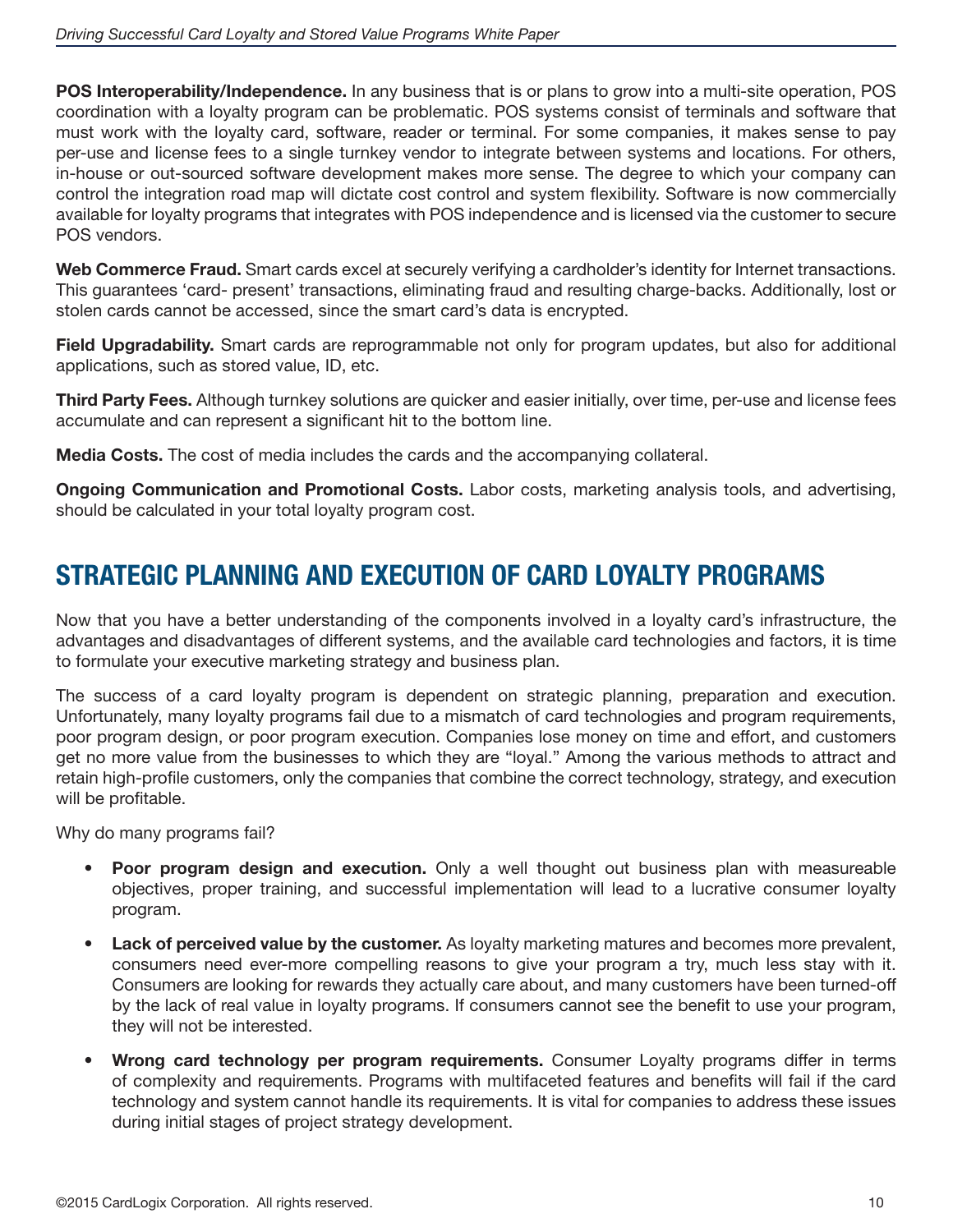A loyalty program is not a cure-all. Loyalty only enhances and does not replace the timely delivery of quality products, good service, convenience and other key factors of customer service.

### **SETTING PROGRAM METRICS**

The following benchmarks will help you establish and track ROI goals. The understanding of these metrics will help in the creation of a *financial model* that identifies revenue streams, business opportunities/pitfalls and justifies program expenses.

**Expected Card Issuance:** How many cards do you expect to issue?

**Identified Transactions:** Can you identify all different types of transactions? (Including quantity, method of payment, place, and time).

**Average Customer Value:** What is the average worth of your current customers and each transaction, including gross sales and profit, over time?

**Average Program Member Value (proposed):** What is their expected average worth in sales and in profit after customer acquisition and retention costs?

**Margin:** What is your current overall profit margin? How will changes in margin affect your loyalty program's ROI?

**Current Churn Rate:** A model of current customer attrition.

**Projected Customer Retention Rate:** What percentage reduction in attrition would make your loyalty program profitable? These assumptions are very important for pre-paid stored value programs.

**Funding Rate:** What can your program afford to offer? What increase in customer spending are you expecting? How will rewards be distributed across various customer segments?

**Redemption:** What is the maximum amount of redemption the program can handle and remain profitable? Consider that a high level of program success means a high volume of transactions. This could figure prominently into transaction costs and fees discussed in more detail below.

**Float:** According to a 2011 report from COLLOQUY Loyalty Consensus, of the roughly \$48 billion in reward points and miles issued annually, at least one-third (\$16 billion) goes unredeemed by customers. Consider the interest earned on the outstanding stored value remaining on the cards that is nominally maintained as members accumulate points/value toward rewards. This is particularly important with gift card program calculations.

**Breakage:** This is the money that is never redeemed from stored value cards. As an issuer, you can use this, as well as convert card value that is never redeemed.

### **Points Of Purchase (Present and Future):**

Since the cornerstone of a successful loyalty program is to fine-tune your customer knowledge base to increase sales, you must consider the places where your customers might buy from you today and in the future. Especially problematic are 'mystery customers' who are poorly profiled.

For example, many retailers misjudged the initial importance of customers shifting their purchases to the web. Bear in mind that each point of purchase comes with an associated customer acquisition, retention and transaction cost.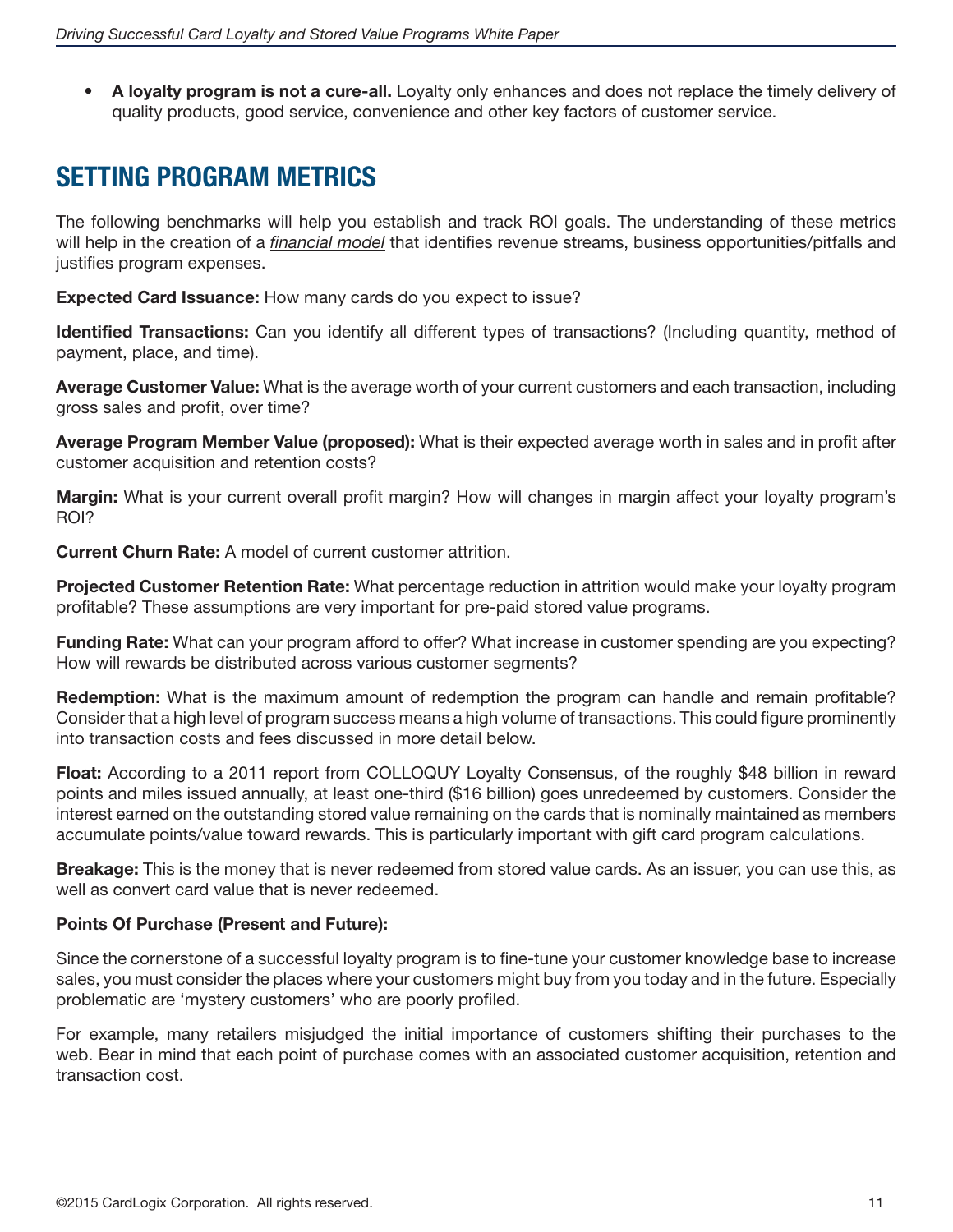Typical delivery channels will include:

- **Retail stores**
- Other channels, such as distributors
- **Internet**
- **Catalogs**
- • Related businesses

How customers pay for products is also important. Typical payment methods include:

- **Cash**
- Debit/ATM
- **Check**
- **Credit**
- **Mobile**
- Gift card/Stored Value Card or certificates
- Coupons & paper punch cards

And, a customer's preferred payment method is also significant. It is suggested that you:

- Identify restrictions, such as the possibility of children paying with checks or a credit card
- Identify opportunities and trends, such as migrating sales to a different payment method. For example, with EMV (Europay, MasterCard and Visa) on the horizon, many U.S. companies are switching to smart card compatible card readers to prepare for the eventual migration away from magnetic stripes and toward chip cards.

**Measuring ROI across System Components:** With a loyalty program in place, you should be able to provide measurable answers to the following questions among others:

- What ROI did your POS system earn?
- What ROI did the upgrade of your ISP earn?
- What ROI did each marketing advertisement earn?
- What ROI did your new branding earn?
- What ROI did your existing marketing budget earn you last year compared to this year?

### **THE VALUE PROPOSITION**

As loyalty marketing matures, consumers need ever-more compelling reasons to give your program a try, much less stay with it. Loyalty marketing has become so prevalent that customer expectation is very high. Apart from rewards, customers have been turned-off by the lack of real value in many loyalty programs, as well as a merchant's poor execution of them.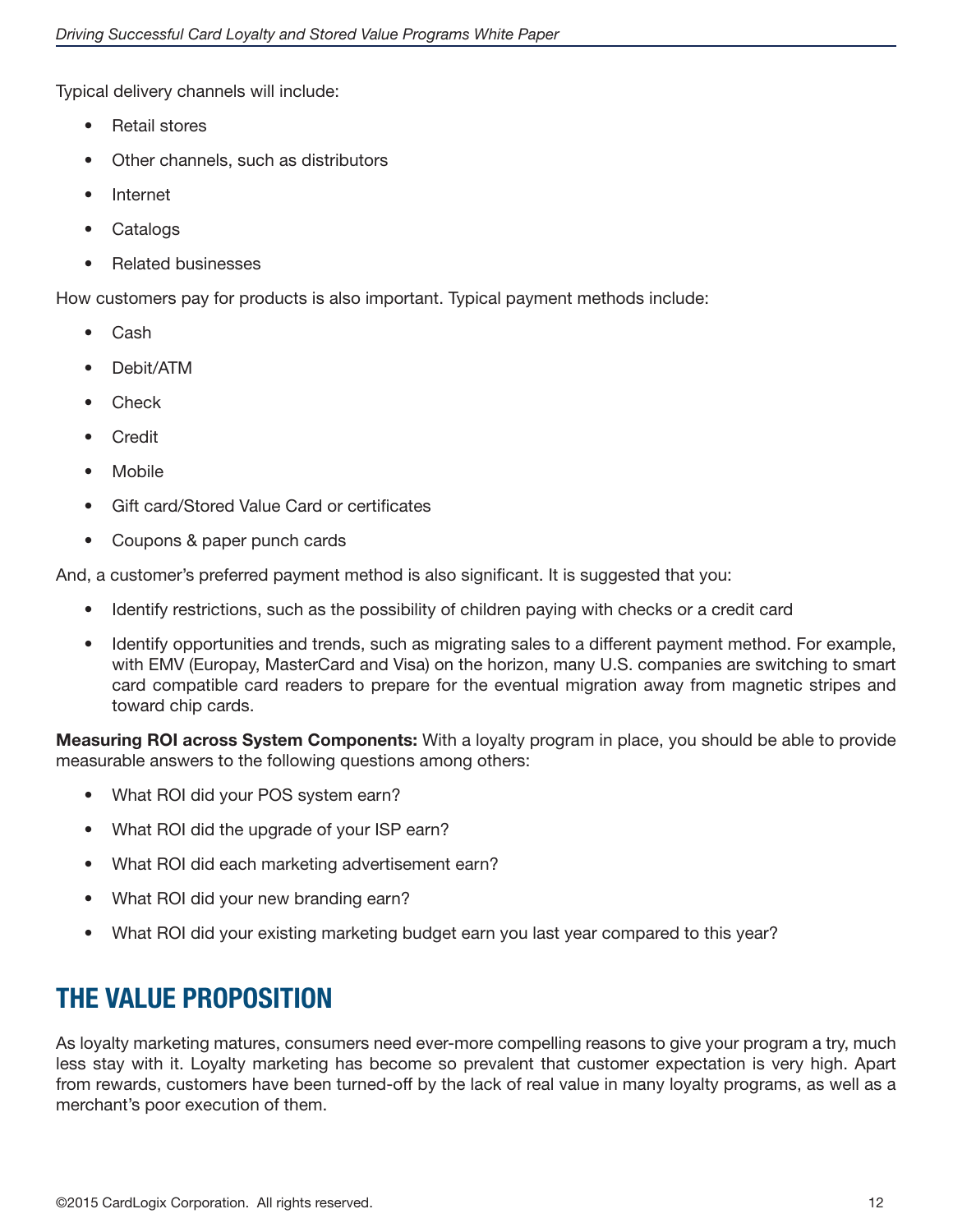A clear definition of what your company is offering to your customers in exchange for a change in their behavior is your value proposition.

### **Real Value and Brand in their Pocket**

Instead of rewarding consumers with points, coupons or freebies that may they have no real interest in, brands are rewarding consumers by giving them back a part of the order value, a branded prepaid credit card. There is no better way to increase customers' value perception than by giving them real value on a card. The consumer actually receives money, so they know the cash value of the reward.

The benefit for the company is the constant brand exposure it gets and the positive feeling the consumer gets every time he or she uses this branded payment card. There is more incentive to hold onto a card when it holds real value.

#### **Program Execution**

In addition to getting feedback from customers, first-hand, your assessment of what to offer should also cover promotion of your program.

This includes getting all the staff on board to fully understand the concepts, so they fully execute. The weak program link is often the unhelpful or poorly trained employee.

The redemption process is critical. Think through how to sustain value and a relationship with the customer through the nuts and bolts of converting points to rewards.

### **THE PROGRAM MECHANISMS**

As important as program planning is, the actual mechanism or card that customers use to participate in a loyalty program has undergone tremendous change. The discussion below excludes non-machine readable cards, such as paper punch and 'show only' plastic cards.

Consumers require:

- A clear understanding of your value proposition.
- A clear understanding of how the program works.
- Accurate tracking of accumulated points or value.
- A convenient way to carry, store, and query for points and value.
- Quick and easy redemption.

On the merchant side, requirements for loyalty mechanisms are:

- Accurate reporting on usage and outstanding balances.
- Data integration with their computing system.
- Manageable cost for issuance, upgrades and redemption.
- Creation of real value for sustained customer retention, in addition to simple redemption (not just 'another card').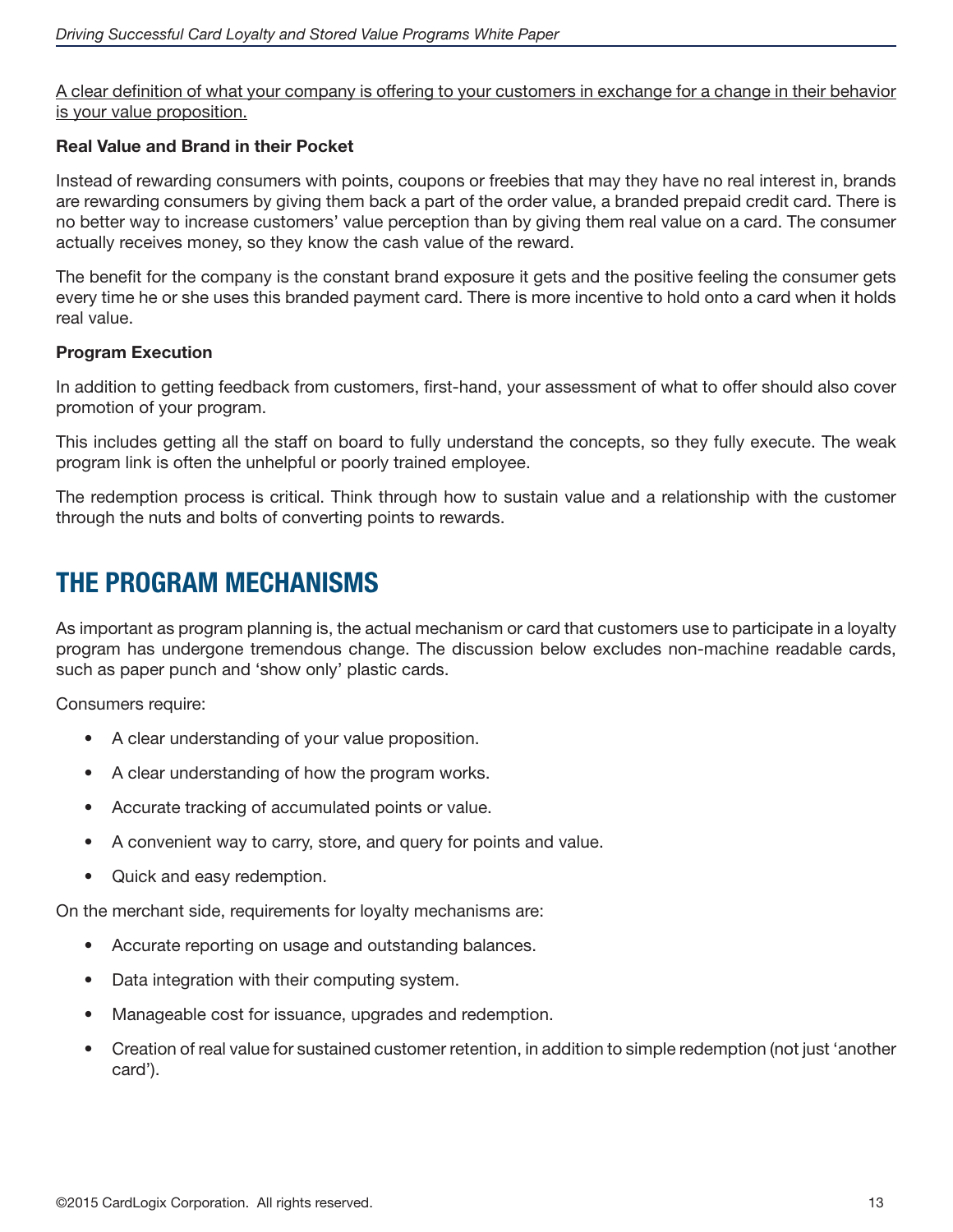When considering your system, questions to answer include:

- What customer information should we track?
- How do we get the customer to give us this data?
- How will I distribute the cards?
- How will cards be activated and loaded with value?
- What type of card traceability should I implement?
- What is the minimum and maximum value each card can store?
- Is the card for loyalty rewards only or for other functions, such as stored value?
- Should card access depend on access to a separate database? Or be standalone within the card?
- How many different card artworks will be included in the issuance?
- Who will do the artwork?
- Will there be a refund policy?
- How many cards will be needed?
- Required fraud protection, especially for web transactions.
- How often will the cards need updating, i.e., adding new stores, partners, program features etc?

How the program should work is the basis of your requirements document. Every detail from enrollment through redemption to end of card life should be described.

### **CONCLUSION**

Just twenty years ago, several merchants could commit to memory the identities and preferences of their customers and create loyalty with the personal touch. The quest for customer loyalty became complicated when choices multiplied, points of sale locations expanded and technology advanced. Careful planning can simplify the value concept for your business and help deliver it to your customers. An integrated approach that includes customer loyalty and relationships as key assets in your marketing plan will provide the foundation and the power to sustain years of increased business. It requires an understanding of your customers, an analytic approach to the value proposition, and the correct selection of technology amid careful crafting of a marketing strategy that fits your business model.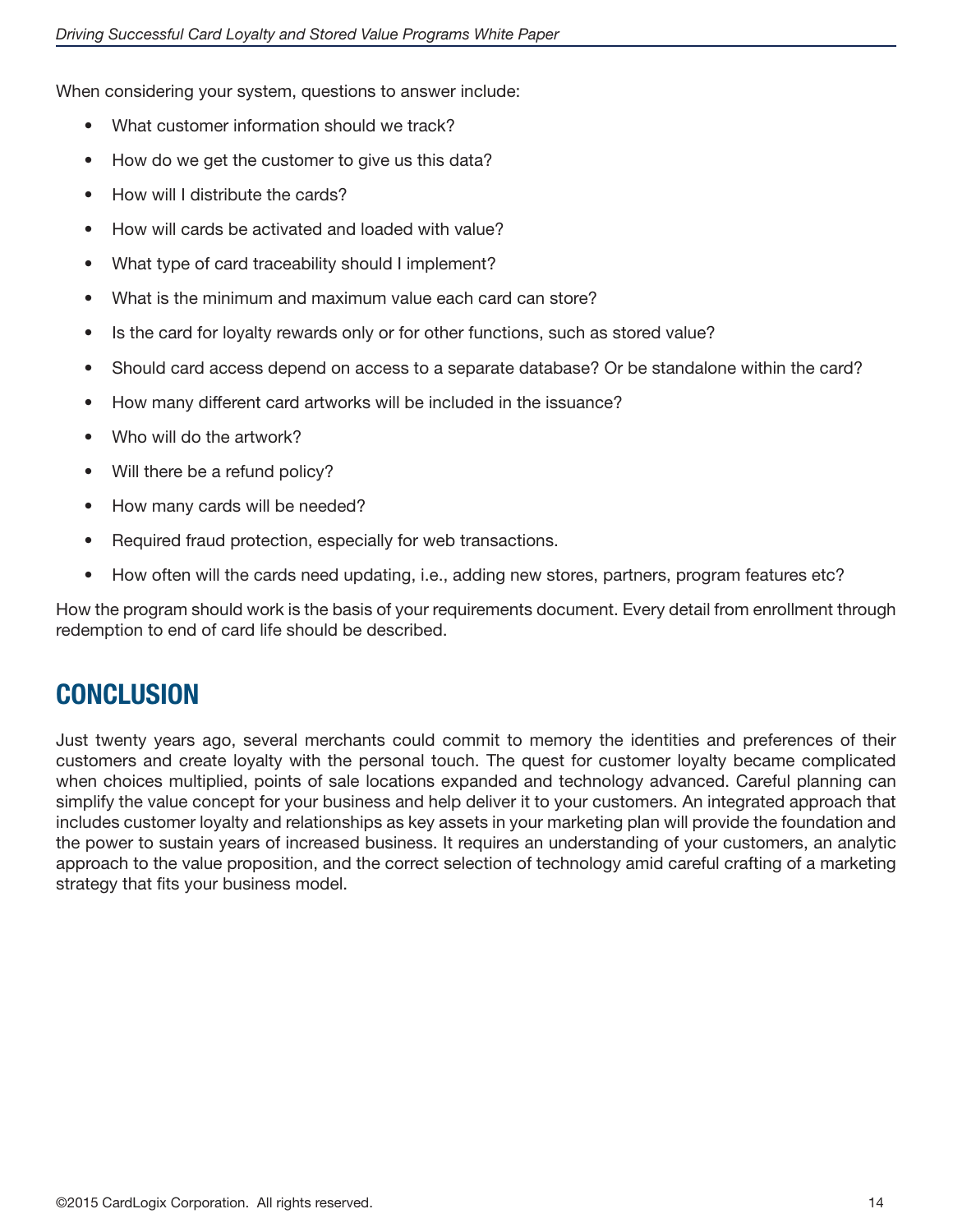### **ABOUT THE AUTHOR**

CardLogix, Inc. has supplied millions of cards and card components to over 42 countries around the world since 1998. Expert in smart card and chip technology, card operating systems, card software, development tools, and middleware, CardLogix has continuously been at the forefront of smart card technology and its applications.

Contact CardLogix today, and let a sales representative walk you through each step of your card loyalty program's design and implementation.

CardLogix Corporation Irvine, CA Phone: +1 949-380-1312 ext. 102 or 301 Email: sales@cardlogix.com Website: www.cardlogix.com

### **RESOURCES**

Bulking Up: The 2013 COLLOQUY Loyalty Census

- Colloquy, June 2013
- http://www.colloquy.com/files/2013-COLLOQUY-Census-Talk-White-Paper.pdf

Loyalty Gets Physical

- Don Davis, Card Technology
- www.cardtechnology.com

Retail Loyalty & The Consumer: Are Retailers Making the Most of Loyalty Schemes?

- S.A.S Business Analytics
- http://www.sas.com/en\_gb/offers/retail-loyalty.html

Smart Cards And Loyalty – Is The Emperor Wearing any Clothes?

Jim Kuschill, Colloquy, March 2002

Smart Card Basics

- **CardLogix**
- www.smartcardbasics.org

The Billion Member March: The 2011 COLLOQUY Loyalty Census

- Colloquy, April 2011
- http://www.colloquy.com/files/2011-COLLOQUY-Census-Talk-White-Paper.pdf

The Changing U.S. Payments Landscape: Impact on Payment Transactions at Physical Stores

- Smart Card Alliance, November 2013
- http://www.smartcardalliance.org/resources/pdf/Payments\_Landscape\_WP-111413.pdf

The Economics or Loyalty Marketing

- Roger L. Brooks, NACS Online Magazine, August 2009
- http://www.nacsonline.com/magazine/PastIssues/2009/August2009/Pages/Feature\_2.aspx

Trends: Loyalty Programs

Margaret L. Young and Marcia Stepanek, CIO Insight, December 2003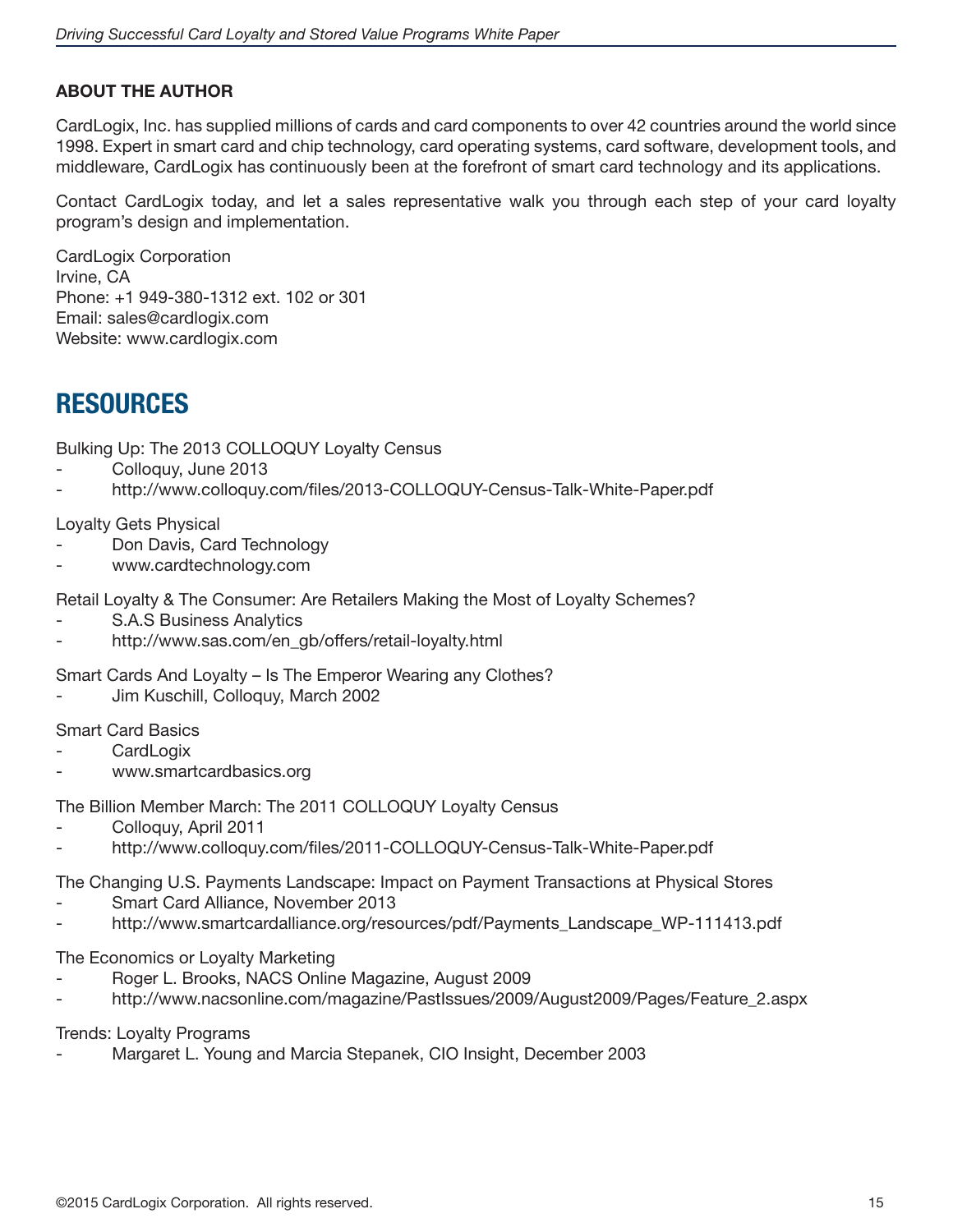### **GLOSSARY**

### *Barcode*

Machine readable printing consisting of a series of bars and spaces standardized by ISO.

#### *CRM*

Customer Relationship Management, the functions and programs a company uses to connect with its customers; typically divided into logical groups such as call centers, sales force automation, and supply chain management.

### *Data mining*

The application of a collection of mathematical procedures to a company's data warehouse in an effort to find "nuggets" in the form of statistical relationships.

### *Loyalty*

A measure of the future expectations a company has for one of its customers; intent to repurchase.

#### *Interoperability*

The ability of your data and systems to work with multiple vendors and types of equipment; typically terminals and PCs.

### *Network Topology*

The map or plan of the network. The physical topology describes how the wires or cables are laid out, and the logical or electrical topology describes how the information flows.

#### *Near-Field-Communication (NFC)*

NFC a set of standards for smartphones and similar devices to establish radio communication with each other by touching them together or bringing them into proximity, typically a distance of 10 cm (3.9 in) or less.

#### *Non-Contractual Commerce*

A form of business in which the customer has no obligation to make regular purchases. Non-contractual commerce leaves the customer free to move from one vendor to another in search of better price, product availability, product quality, service or some intangible factors. Non-contractual commerce is more amenable to loyalty analysis because a customer's loyalty is tested with each transaction. In contractual forms of business, the customer has a contract with a company and is billed regularly. Examples include telephone services, most other utility bills, magazine subscriptions, software maintenance agreements and health club memberships.

#### *Off-line Authentication*

A method of authorizing and verifying that a transaction, this can occur with out the use of a network. These methods are typically associated with smart cards.